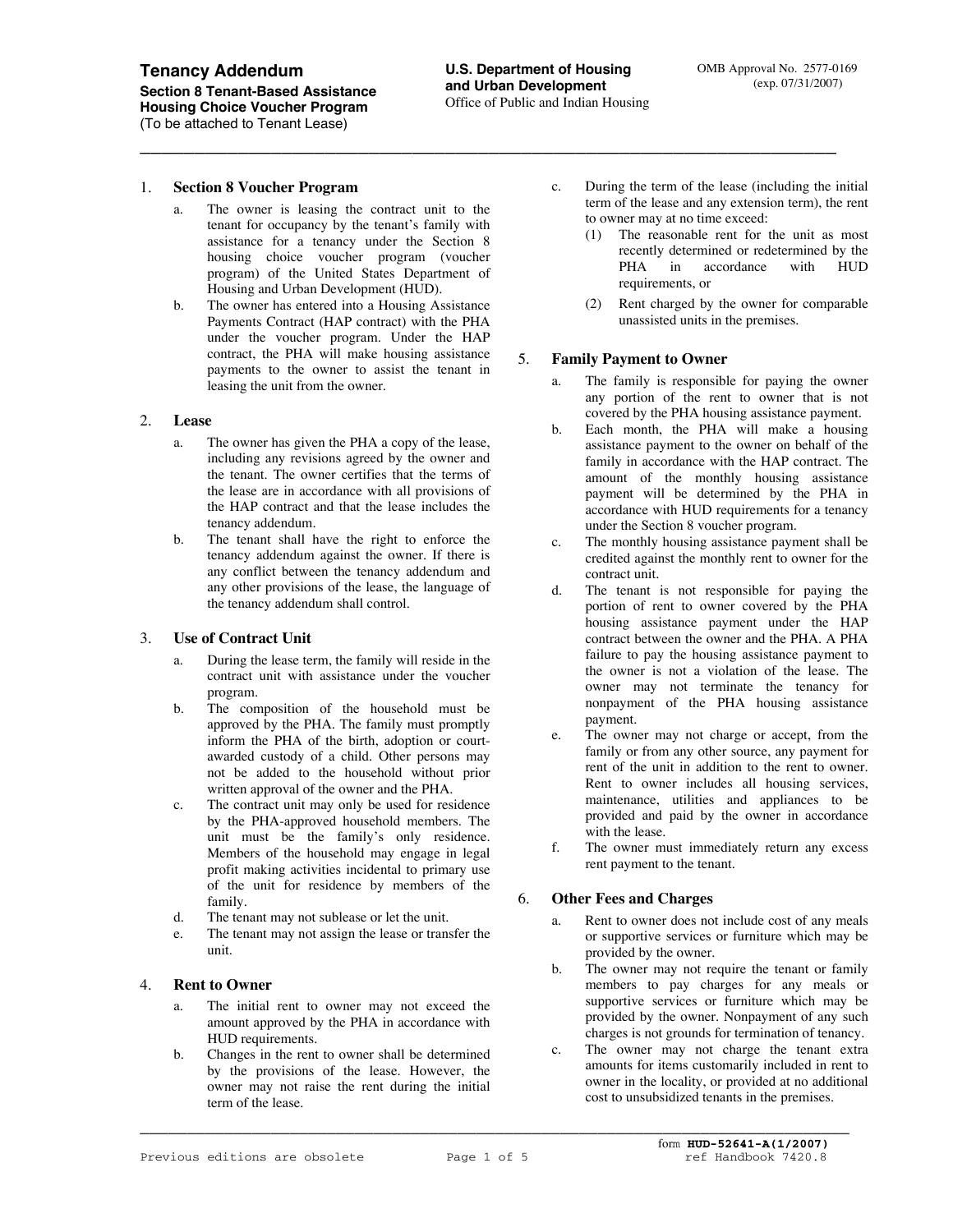## 7. **Maintenance, Utilities, and Other Services**

### a. **Maintenance**

- (1) The owner must maintain the unit and premises in accordance with the HQS.
- (2) Maintenance and replacement (including redecoration) must be in accordance with the standard practice for the building concerned as established by the owner.

# b. **Utilities and appliances**

- (1) The owner must provide all utilities needed to comply with the HQS.
- (2) The owner is not responsible for a breach of the HQS caused by the tenant's failure to:
	- (a) Pay for any utilities that are to be paid by the tenant.
	- (b) Provide and maintain any appliances that are to be provided by the tenant.
- c. **Family damage**. The owner is not responsible for a breach of the HQS because of damages beyond normal wear and tear caused by any member of the household or by a guest.
- d. **Housing services**. The owner must provide all housing services as agreed to in the lease.

### 8. **Termination of Tenancy by Owner**

- a. **Requirements**. The owner may only terminate the tenancy in accordance with the lease and HUD requirements.
- b. **Grounds**. During the term of the lease (the initial term of the lease or any extension term), the owner may only terminate the tenancy because of:<br> $(1)$ 
	- Serious or repeated violation of the lease;
	- (2) Violation of Federal, State, or local law that imposes obligations on the tenant in connection with the occupancy or use of the unit and the premises;
	- (3) Criminal activity or alcohol abuse (as provided in paragraph c); or
	- (4) Other good cause (as provided in paragraph d).
- c. **Criminal activity or alcohol abuse.**
	- (1) The owner may terminate the tenancy during the term of the lease if any member of the household, a guest or another person under a resident's control commits any of the following types of criminal activity:
		- (a) Any criminal activity that threatens the health or safety of, or the right to peaceful enjoyment of the premises by, other residents (including

property management staff residing on the premises);

- (b) Any criminal activity that threatens the health or safety of, or the right to peaceful enjoyment of their residences by, persons residing in the immediate vicinity of the premises;
- (c) Any violent criminal activity on or near the premises; or
- (d) Any drug-related criminal activity on or near the premises.
- (2) The owner may terminate the tenancy during the term of the lease if any member of the household is:
	- (a) Fleeing to avoid prosecution, or custody or confinement after conviction, for a crime, or attempt to commit a crime, that is a felony under the laws of the place from which the individual flees, or that, in the case of the State of New Jersey, is a high misdemeanor; or
	- (b) Violating a condition of probation or parole under Federal or State law.
- (3) The owner may terminate the tenancy for criminal activity by a household member in accordance with this section if the owner determines that the household member has committed the criminal activity, regardless of whether the household member has been arrested or convicted for such activity.
- (4) The owner may terminate the tenancy during the term of the lease if any member of the household has engaged in abuse of alcohol that threatens the health, safety or right to peaceful enjoyment of the premises by other residents.

### d. **Other good cause for termination of tenancy**

- (1) During the initial lease term, other good cause for termination of tenancy must be something the family did or failed to do.
- (2) During the initial lease term or during any extension term, other good cause includes:
	- (a) Disturbance of neighbors,
	- (b) Destruction of property, or
	- (c) Living or housekeeping habits that cause damage to the unit or premises.
- (3) After the initial lease term, such good cause includes:
	- (a) The tenant's failure to accept the owner's offer of a new lease or revision;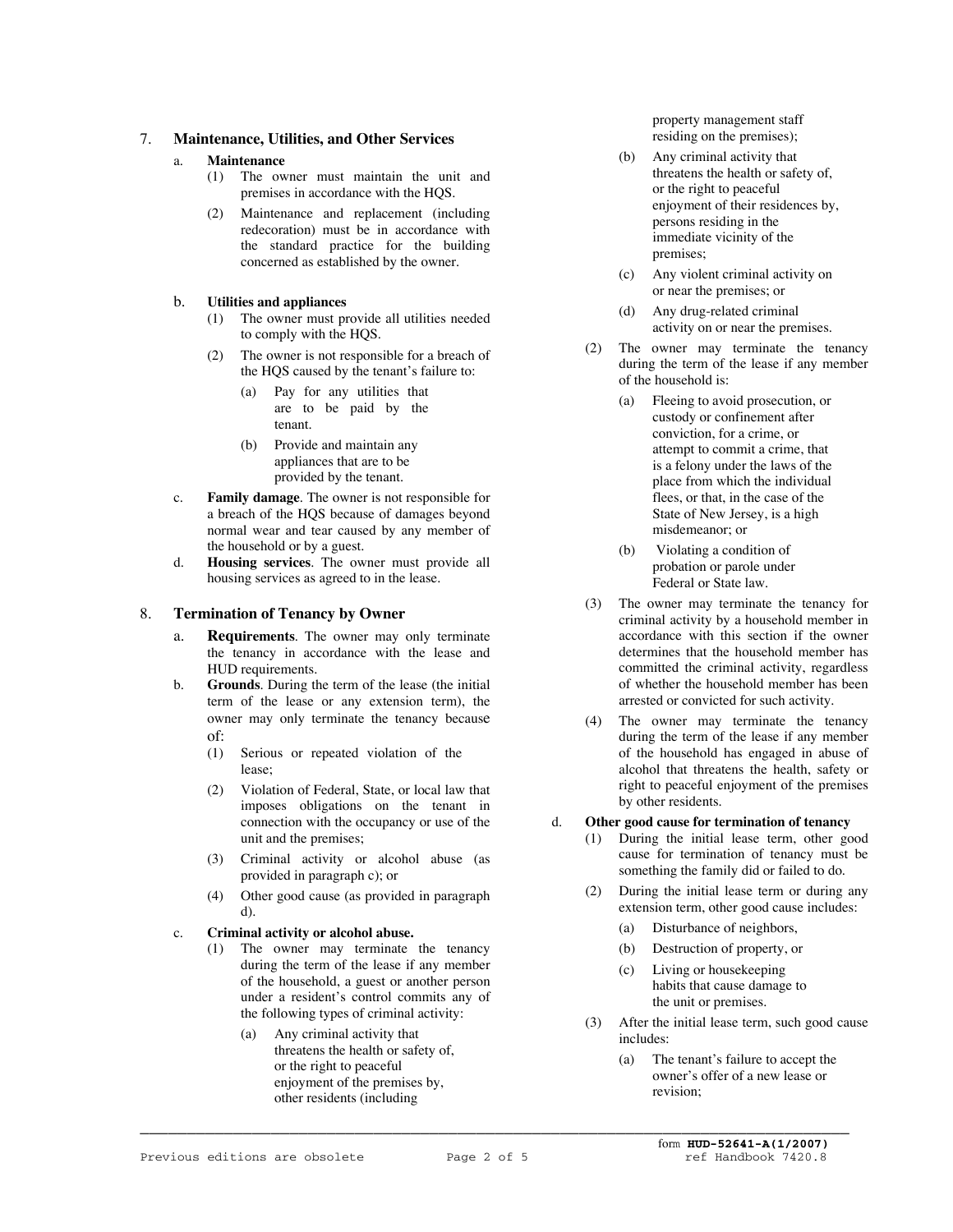- (b) The owner's desire to use the unit for personal or family use or for a purpose other than use as a residential rental unit; or
- (c) A business or economic reason for termination of the tenancy (such as sale of the property, renovation of the unit, the owner's desire to rent the unit for a higher rent).

### **e. Protections for Victims of Abuse.**

- (1) An incident or incidents of actual or threatened domestic violence, dating violence, or stalking will not be construed as serious or repeated violations of the lease or other "good cause" for termination of the assistance, tenancy, or occupancy rights of such a victim.
- (2) Criminal activity directly relating to abuse, engaged in by a member of a tenant's household or any guest or other person under the tenant's control, shall not be cause for termination of assistance, tenancy, or occupancy rights if the tenant or an immediate member of the tenant's family is the victim or threatened victim of domestic violence, dating violence or stalking.
- (3) Notwithstanding any restrictions on admission, occupancy, or terminations of occupancy or assistance, or any Federal, State or local law to the contrary, a PHA, owner or manager may "bifurcate" a lease, or otherwise remove a household member from a lease, without regard to whether a household member is a signatory to the lease, in order to evict, remove, terminate occupancy rights, or terminate assistance to any individual who is a tenant or lawful occupant and who engages in criminal acts of physical violence against family members or others. This action may be taken without evicting, removing, terminating assistance to, or otherwise penalizing the victim of the violence who is also a tenant or lawful occupant. Such eviction, removal, termination of occupancy rights, or termination of assistance shall be effected in accordance with the procedures prescribed by Federal, State, and

local law for the termination of leases or assistance under the housing choice voucher program.

- (4) Nothing in this section may be construed to limit the authority of a public housing agency, owner, or manager, when notified, to honor court orders addressing rights of access or control of the property, including civil protection orders issued to protect the victim and issued to address the distribution or possession of property among the household members in cases where a family breaks up.
- (5) Nothing in this section limits any otherwise available authority of an owner or manager to evict or the public housing agency to terminate assistance to a tenant for any violation of a lease not premised on the act or acts of violence in question against the tenant or a member of the tenant's household, provided that the owner, manager, or public housing agency does not subject an individual who is or has been a victim of domestic violence, dating violence, or stalking to a more demanding standard than other tenants in determining whether to evict or terminate.
- (6) Nothing in this section may be construed to limit the authority of an owner or manager to evict, or the public housing agency to terminate assistance, to any tenant if the owner, manager, or public housing agency can demonstrate an actual and imminent threat to other tenants or those employed at or providing service to the property if the tenant is not evicted or terminated from assistance.
- (7) Nothing in this section shall be construed to supersede any provision of any Federal, State, or local law that provides greater protection than this section for victims of domestic violence, dating violence, or stalking.
- f. **Eviction by court action**. The owner may only evict the tenant by a court action.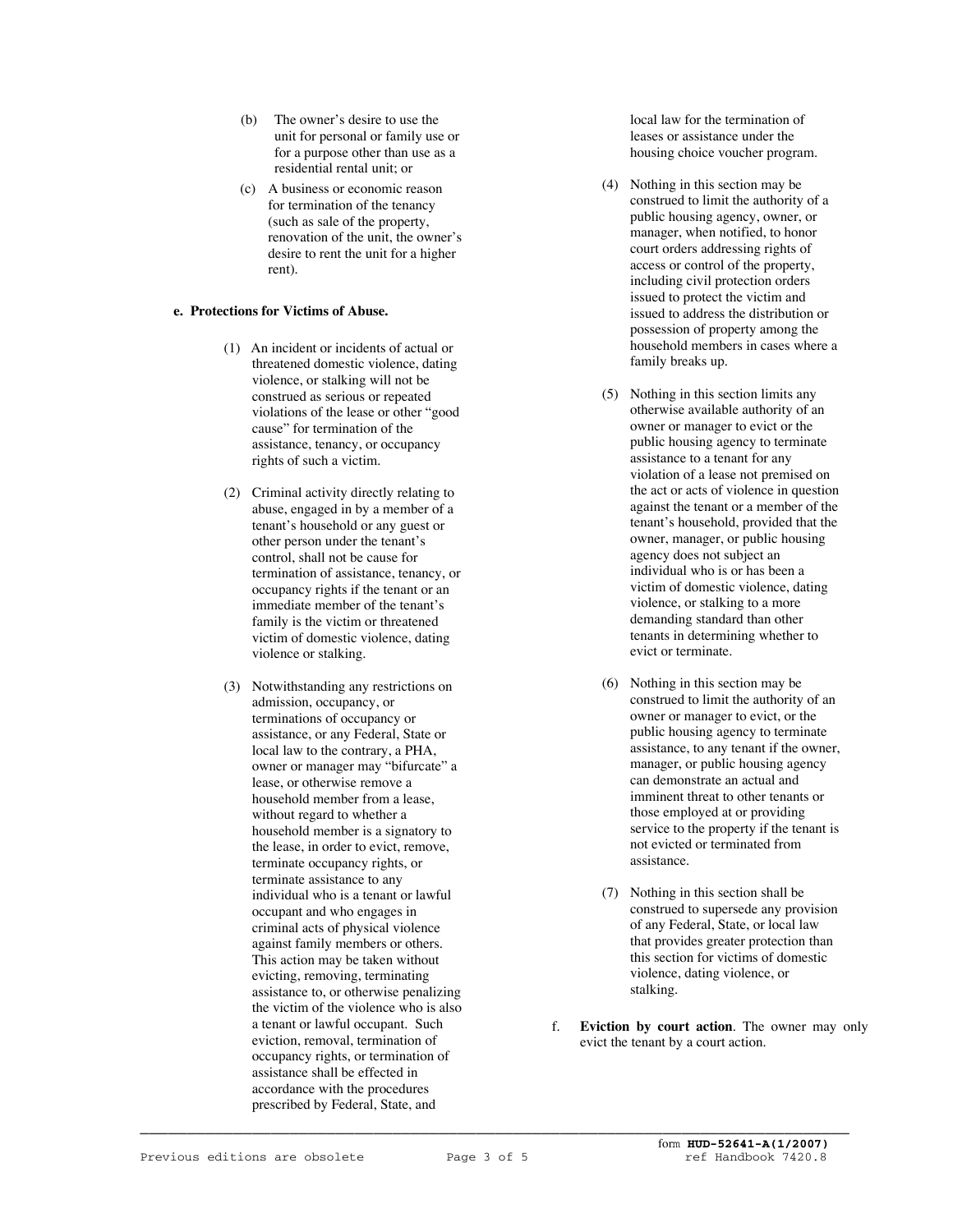#### **g. Owner notice of grounds**

- (1) At or before the beginning of a court action to evict the tenant, the owner must give the tenant a notice that specifies the grounds for termination of tenancy. The notice may be included in or combined with any owner eviction notice.
- (2) The owner must give the PHA a copy of any owner eviction notice at the same time the owner notifies the tenant.
- (3) Eviction notice means a notice to vacate, or a complaint or other initial pleading used to begin an eviction action under State or local law.

# 9. **Lease: Relation to HAP Contract**

If the HAP contract terminates for any reason, the lease terminates automatically.

# 10. **PHA Termination of Assistance**

The PHA may terminate program assistance for the family for any grounds authorized in accordance with HUD requirements. If the PHA terminates program assistance for the family, the lease terminates automatically.

# 11. **Family Move Out**

The tenant must notify the PHA and the owner before the family moves out of the unit.

# 12. **Security Deposit**

- a. The owner may collect a security deposit from the tenant. (However, the PHA may prohibit the owner from collecting a security deposit in excess of private market practice, or in excess of amounts charged by the owner to unassisted tenants. Any such PHA-required restriction must be specified in the HAP contract.)
- b. When the family moves out of the contract unit, the owner, subject to State and local law, may use the security deposit, including any interest on the deposit, as reimbursement for any unpaid rent payable by the tenant, any damages to the unit or any other amounts that the tenant owes under the lease.
- c. The owner must give the tenant a list of all items charged against the security deposit, and the amount of each item. After deducting the amount, if any, used to reimburse the owner, the owner must promptly refund the full amount of the unused balance to the tenant.
- d. If the security deposit is not sufficient to cover amounts the tenant owes under the lease, the owner may collect the balance from the tenant.

# 13. **Prohibition of Discrimination**

In accordance with applicable equal opportunity statutes, Executive Orders, and regulations, the owner must not discriminate against any person because of race, color,

religion, sex, national origin, age, familial status or disability in connection with the lease.

# 14. **Conflict with Other Provisions of Leas**e

- a. The terms of the tenancy addendum are prescribed by HUD in accordance with Federal law and regulation, as a condition for Federal assistance to the tenant and tenant's family under the Section 8 voucher program.
- b. In case of any conflict between the provisions of the tenancy addendum as required by HUD, and any other provisions of the lease or any other agreement between the owner and the tenant, the requirements of the HUD-required tenancy addendum shall control.

# 15. **Changes in Lease or Rent**

- a. The tenant and the owner may not make any change in the tenancy addendum. However, if the tenant and the owner agree to any other changes in the lease, such changes must be in writing, and the owner must immediately give the PHA a copy of such changes. The lease, including any changes, must be in accordance with the requirements of the tenancy addendum.
- b. In the following cases, tenant-based assistance shall not be continued unless the PHA has approved a new tenancy in accordance with program requirements and has executed a new HAP contract with the owner:
	- (1) If there are any changes in lease requirements governing tenant or owner responsibilities for utilities or appliances;
	- (2) If there are any changes in lease provisions governing the term of the lease;
	- (3) If the family moves to a new unit, even if the unit is in the same building or complex.
- c. PHA approval of the tenancy, and execution of a new HAP contract, are not required for agreed changes in the lease other than as specified in paragraph b.
- d. The owner must notify the PHA of any changes in the amount of the rent to owner at least sixty days before any such changes go into effect, and the amount of the rent to owner following any such agreed change may not exceed the reasonable rent for the unit as most recently determined or redetermined by the PHA in accordance with HUD requirements.

# 16. **Notices**

Any notice under the lease by the tenant to the owner or by the owner to the tenant must be in writing.

# 17. **Definitions**

**Contract unit**. The housing unit rented by the tenant with assistance under the program.

**Family**. The persons who may reside in the unit with assistance under the program.